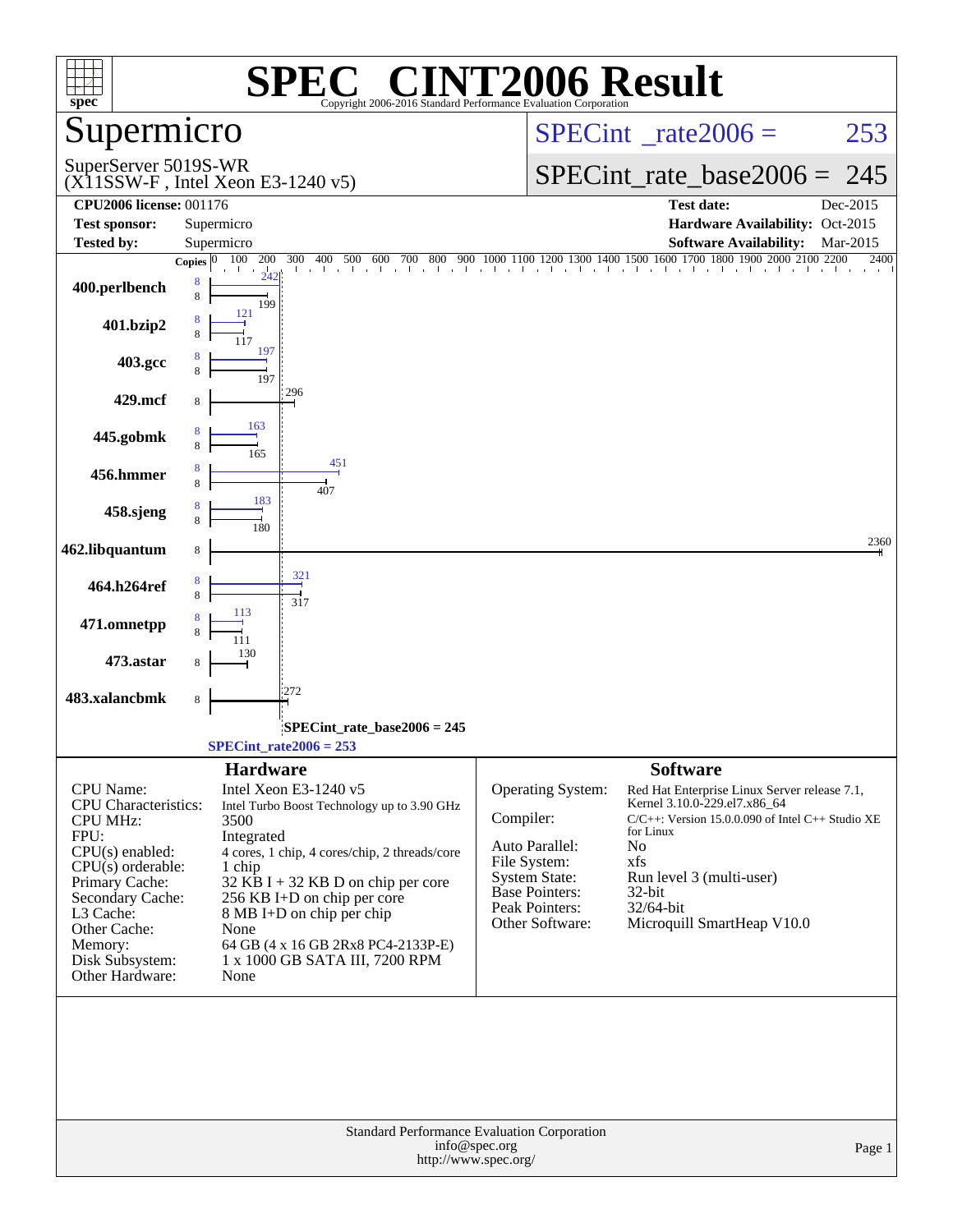

## Supermicro

#### SuperServer 5019S-WR

(X11SSW-F , Intel Xeon E3-1240 v5)

SPECint rate $2006 = 253$ 

### [SPECint\\_rate\\_base2006 =](http://www.spec.org/auto/cpu2006/Docs/result-fields.html#SPECintratebase2006) 245

**[CPU2006 license:](http://www.spec.org/auto/cpu2006/Docs/result-fields.html#CPU2006license)** 001176 **[Test date:](http://www.spec.org/auto/cpu2006/Docs/result-fields.html#Testdate)** Dec-2015 **[Test sponsor:](http://www.spec.org/auto/cpu2006/Docs/result-fields.html#Testsponsor)** Supermicro Supermicro **[Hardware Availability:](http://www.spec.org/auto/cpu2006/Docs/result-fields.html#HardwareAvailability)** Oct-2015 **[Tested by:](http://www.spec.org/auto/cpu2006/Docs/result-fields.html#Testedby)** Supermicro **Supermicro [Software Availability:](http://www.spec.org/auto/cpu2006/Docs/result-fields.html#SoftwareAvailability)** Mar-2015

#### **[Results Table](http://www.spec.org/auto/cpu2006/Docs/result-fields.html#ResultsTable)**

|                    | <b>Base</b> |                |       |                                                                                                          |            |                |                  | <b>Peak</b>   |                |              |                |              |                |              |
|--------------------|-------------|----------------|-------|----------------------------------------------------------------------------------------------------------|------------|----------------|------------------|---------------|----------------|--------------|----------------|--------------|----------------|--------------|
| <b>Benchmark</b>   | Copies      | <b>Seconds</b> | Ratio | <b>Seconds</b>                                                                                           | Ratio      | <b>Seconds</b> | Ratio            | <b>Copies</b> | <b>Seconds</b> | <b>Ratio</b> | <b>Seconds</b> | <b>Ratio</b> | <b>Seconds</b> | <b>Ratio</b> |
| 400.perlbench      |             | 393            | 199   | 392                                                                                                      | 199        | 393            | 199 <sub>1</sub> | 8             | 323            | 242          | 322            | 243          | 323            | 242          |
| 401.bzip2          | 8           | 657            | 118   | 658                                                                                                      | 117        | 658            | 117              | 8             | 641            | 120          | 640            | <u>121</u>   | 639            | 121          |
| $403.\mathrm{gcc}$ | 8           | 326            | 197   | 327                                                                                                      | 197        | 328            | 196 <sub>l</sub> | 8             | 327            | 197          | 326            | 197          | 328            | 196          |
| $429$ .mcf         | 8           | 246            | 296   | 247                                                                                                      | 296        | 247            | 295              | 8             | 246            | 296          | 247            | 296          | 247            | 295          |
| $445$ .gobmk       | 8           | 508            | 165   | 508                                                                                                      | 165        | 508            | 165              | 8             | 514            | 163          | 515            | 163          | 515            | 163          |
| 456.hmmer          | 8           | 183            | 407   | 184                                                                                                      | 407        | 184            | 407              | 8             | 165            | 451          | 166            | 451          | 166            | 451          |
| 458 sjeng          | 8           | 539            | 180   | 539                                                                                                      | <b>180</b> | 539            | 180              | 8             | 530            | 183          | 530            | 183          | 529            | 183          |
| 462.libquantum     |             | 70.2           | 2360  | 70.5                                                                                                     | 2350       | 70.2           | 2360             | 8             | 70.2           | 2360         | 70.5           | 2350         | 70.2           | 2360         |
| 464.h264ref        | 8           | 557            | 318   | 560                                                                                                      | 316        | 559            | 317              | 8             | 552            | 321          | 549            | 322          | 552            | 321          |
| 471.omnetpp        | 8           | 451            | 111   | 453                                                                                                      | <b>110</b> | 452            | <b>111</b>       | 8             | 442            | 113          | 443            | 113          | 442            | <u>113</u>   |
| 473.astar          | 8           | 433            | 130   | 433                                                                                                      | <b>130</b> | 436            | <b>129</b>       | 8             | 433            | 130          | 433            | <b>130</b>   | 436            | 129          |
| 483.xalancbmk      | 8           | 203            | 272   | 203                                                                                                      | 272        | 203            | 271              | 8             | 203            | 272          | 203            | 272          | 203            | 271          |
|                    |             |                |       | Results appear in the order in which they were run. Bold underlined text indicates a median measurement. |            |                |                  |               |                |              |                |              |                |              |

#### **[Submit Notes](http://www.spec.org/auto/cpu2006/Docs/result-fields.html#SubmitNotes)**

 The taskset mechanism was used to bind copies to processors. The config file option 'submit' was used to generate taskset commands to bind each copy to a specific processor. For details, please see the config file.

#### **[Operating System Notes](http://www.spec.org/auto/cpu2006/Docs/result-fields.html#OperatingSystemNotes)**

Stack size set to unlimited using "ulimit -s unlimited"

#### **[Platform Notes](http://www.spec.org/auto/cpu2006/Docs/result-fields.html#PlatformNotes)**

 Sysinfo program /home/cpu2006/config/sysinfo.rev6914 \$Rev: 6914 \$ \$Date:: 2014-06-25 #\$ e3fbb8667b5a285932ceab81e28219e1 running on localhost.localdomain Sat Dec 19 05:31:18 2015 This section contains SUT (System Under Test) info as seen by some common utilities. To remove or add to this section, see: <http://www.spec.org/cpu2006/Docs/config.html#sysinfo> From /proc/cpuinfo model name : Intel(R) Xeon(R) CPU E3-1240 v5 @ 3.50GHz 1 "physical id"s (chips) 8 "processors" cores, siblings (Caution: counting these is hw and system dependent. The following excerpts from /proc/cpuinfo might not be reliable. Use with caution.) cpu cores : 4 siblings : 8 Continued on next page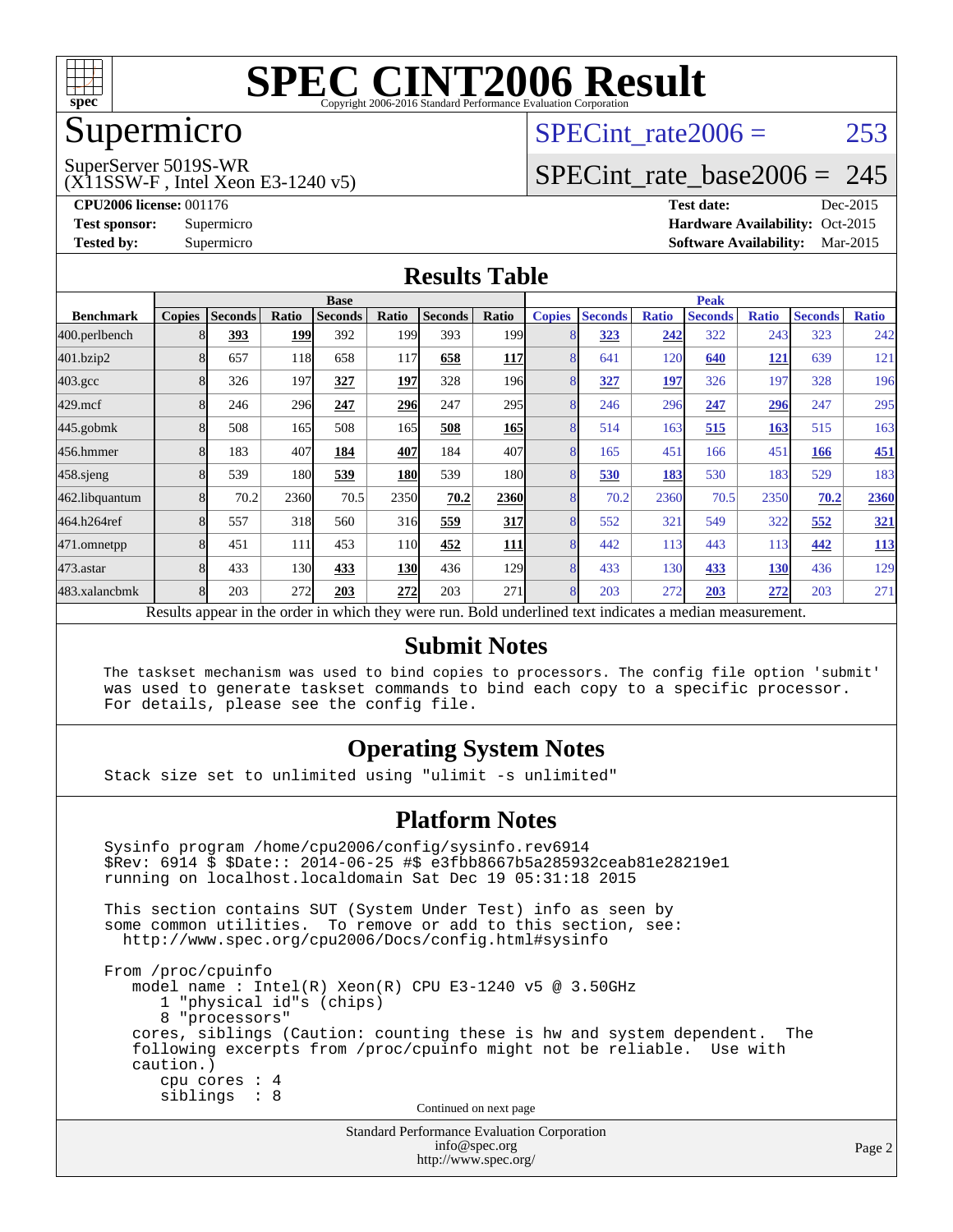

#### Supermicro

SPECint rate $2006 = 253$ 

(X11SSW-F , Intel Xeon E3-1240 v5) SuperServer 5019S-WR

[SPECint\\_rate\\_base2006 =](http://www.spec.org/auto/cpu2006/Docs/result-fields.html#SPECintratebase2006) 245

**[CPU2006 license:](http://www.spec.org/auto/cpu2006/Docs/result-fields.html#CPU2006license)** 001176 **[Test date:](http://www.spec.org/auto/cpu2006/Docs/result-fields.html#Testdate)** Dec-2015 **[Test sponsor:](http://www.spec.org/auto/cpu2006/Docs/result-fields.html#Testsponsor)** Supermicro Supermicro **[Hardware Availability:](http://www.spec.org/auto/cpu2006/Docs/result-fields.html#HardwareAvailability)** Oct-2015 **[Tested by:](http://www.spec.org/auto/cpu2006/Docs/result-fields.html#Testedby)** Supermicro **Supermicro [Software Availability:](http://www.spec.org/auto/cpu2006/Docs/result-fields.html#SoftwareAvailability)** Mar-2015

#### **[Platform Notes \(Continued\)](http://www.spec.org/auto/cpu2006/Docs/result-fields.html#PlatformNotes)**

 physical 0: cores 0 1 2 3 cache size : 8192 KB

 From /proc/meminfo MemTotal: 65755200 kB HugePages\_Total: 0 Hugepagesize: 2048 kB

 From /etc/\*release\* /etc/\*version\* os-release: NAME="Red Hat Enterprise Linux Server" VERSION="7.1 (Maipo)"

 ID="rhel" ID\_LIKE="fedora" VERSION\_ID="7.1" PRETTY\_NAME="Red Hat Enterprise Linux Server 7.1 (Maipo)" ANSI\_COLOR="0;31" CPE\_NAME="cpe:/o:redhat:enterprise\_linux:7.1:GA:server"

 redhat-release: Red Hat Enterprise Linux Server release 7.1 (Maipo) system-release: Red Hat Enterprise Linux Server release 7.1 (Maipo) system-release-cpe: cpe:/o:redhat:enterprise\_linux:7.1:ga:server

uname -a:

 Linux localhost.localdomain 3.10.0-229.el7.x86\_64 #1 SMP Thu Jan 29 18:37:38 EST 2015 x86 64 x86 64 x86 64 GNU/Linux

run-level 3 Dec 19 01:17

 SPEC is set to: /home/cpu2006 Filesystem Type Size Used Avail Use% Mounted on /dev/mapper/rhel-home xfs 865G 170G 696G 20% /home Additional information from dmidecode:

 Warning: Use caution when you interpret this section. The 'dmidecode' program reads system data which is "intended to allow hardware to be accurately determined", but the intent may not be met, as there are frequent changes to hardware, firmware, and the "DMTF SMBIOS" standard.

 BIOS American Megatrends Inc. 1.0 11/03/2015 Memory: 4x Samsung M391A2K43BB1-CPB 16 GB 2 rank 2133 MHz

(End of data from sysinfo program)

#### **[General Notes](http://www.spec.org/auto/cpu2006/Docs/result-fields.html#GeneralNotes)**

Environment variables set by runspec before the start of the run: LD\_LIBRARY\_PATH = "/home/cpu2006/libs/32:/home/cpu2006/libs/64:/home/cpu2006/sh"

 Binaries compiled on a system with 1x Core i5-4670K CPU + 16GB memory using RedHat EL 7.0

Continued on next page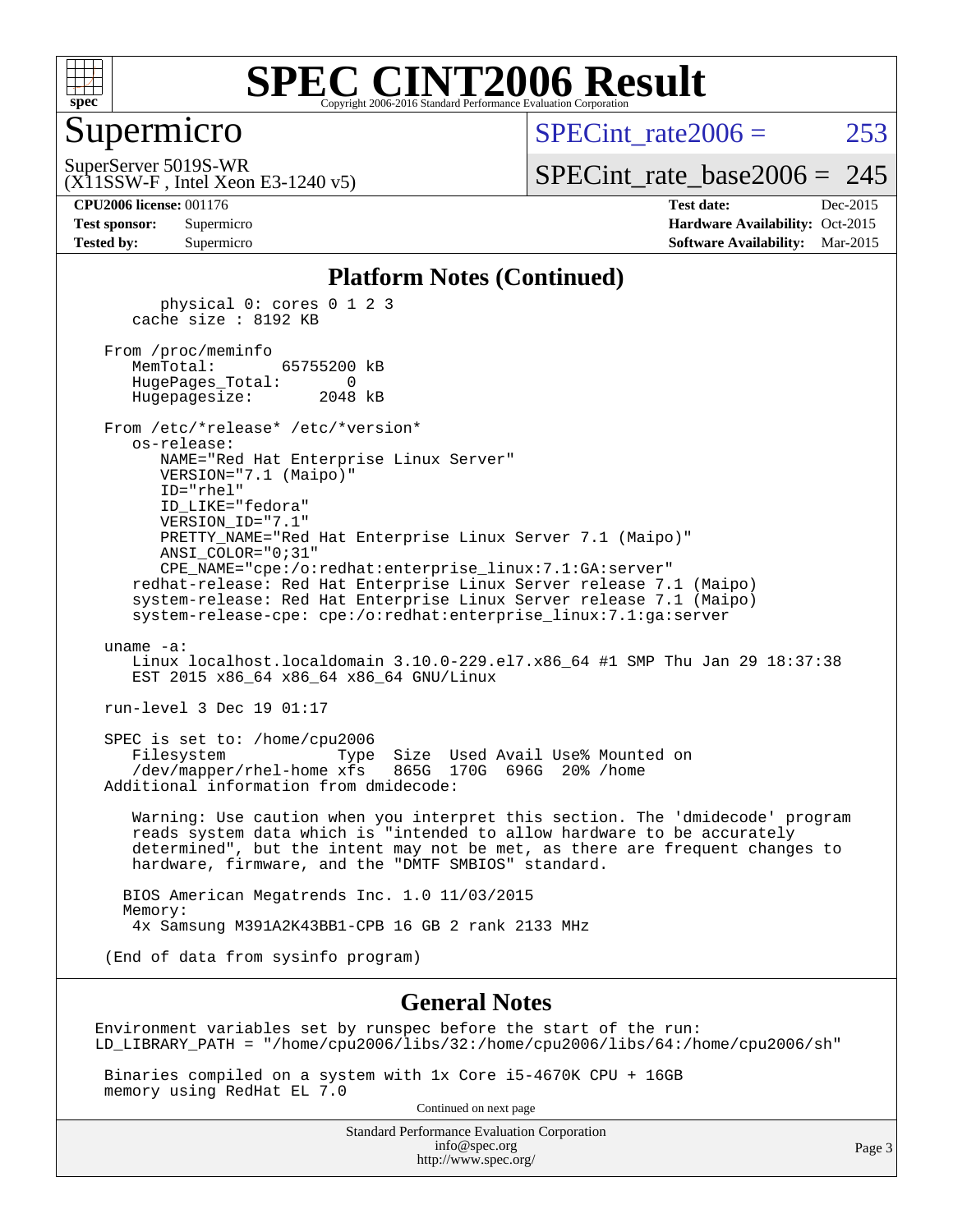

#### Supermicro

SPECint rate $2006 = 253$ 

SuperServer 5019S-WR

SPECint rate base2006 =  $245$ 

(X11SSW-F , Intel Xeon E3-1240 v5)

**[CPU2006 license:](http://www.spec.org/auto/cpu2006/Docs/result-fields.html#CPU2006license)** 001176 **[Test date:](http://www.spec.org/auto/cpu2006/Docs/result-fields.html#Testdate)** Dec-2015 **[Test sponsor:](http://www.spec.org/auto/cpu2006/Docs/result-fields.html#Testsponsor)** Supermicro Supermicro **[Hardware Availability:](http://www.spec.org/auto/cpu2006/Docs/result-fields.html#HardwareAvailability)** Oct-2015 **[Tested by:](http://www.spec.org/auto/cpu2006/Docs/result-fields.html#Testedby)** Supermicro **Supermicro [Software Availability:](http://www.spec.org/auto/cpu2006/Docs/result-fields.html#SoftwareAvailability)** Mar-2015

#### **[General Notes \(Continued\)](http://www.spec.org/auto/cpu2006/Docs/result-fields.html#GeneralNotes)**

 Transparent Huge Pages enabled with: echo always > /sys/kernel/mm/transparent\_hugepage/enabled

### **[Base Compiler Invocation](http://www.spec.org/auto/cpu2006/Docs/result-fields.html#BaseCompilerInvocation)**

[C benchmarks](http://www.spec.org/auto/cpu2006/Docs/result-fields.html#Cbenchmarks):

[icc -m32 -L/opt/intel/composer\\_xe\\_2015/lib/ia32](http://www.spec.org/cpu2006/results/res2016q1/cpu2006-20151223-38519.flags.html#user_CCbase_intel_icc_011b86df29f8c679b747245588698a4d)

[C++ benchmarks:](http://www.spec.org/auto/cpu2006/Docs/result-fields.html#CXXbenchmarks)

[icpc -m32 -L/opt/intel/composer\\_xe\\_2015/lib/ia32](http://www.spec.org/cpu2006/results/res2016q1/cpu2006-20151223-38519.flags.html#user_CXXbase_intel_icpc_c2c99686a1a582c3e0de0b4806b02cea)

### **[Base Portability Flags](http://www.spec.org/auto/cpu2006/Docs/result-fields.html#BasePortabilityFlags)**

 400.perlbench: [-DSPEC\\_CPU\\_LINUX\\_IA32](http://www.spec.org/cpu2006/results/res2016q1/cpu2006-20151223-38519.flags.html#b400.perlbench_baseCPORTABILITY_DSPEC_CPU_LINUX_IA32) 462.libquantum: [-DSPEC\\_CPU\\_LINUX](http://www.spec.org/cpu2006/results/res2016q1/cpu2006-20151223-38519.flags.html#b462.libquantum_baseCPORTABILITY_DSPEC_CPU_LINUX) 483.xalancbmk: [-DSPEC\\_CPU\\_LINUX](http://www.spec.org/cpu2006/results/res2016q1/cpu2006-20151223-38519.flags.html#b483.xalancbmk_baseCXXPORTABILITY_DSPEC_CPU_LINUX)

### **[Base Optimization Flags](http://www.spec.org/auto/cpu2006/Docs/result-fields.html#BaseOptimizationFlags)**

[C benchmarks](http://www.spec.org/auto/cpu2006/Docs/result-fields.html#Cbenchmarks):

[-xCORE-AVX2](http://www.spec.org/cpu2006/results/res2016q1/cpu2006-20151223-38519.flags.html#user_CCbase_f-xAVX2_5f5fc0cbe2c9f62c816d3e45806c70d7) [-ipo](http://www.spec.org/cpu2006/results/res2016q1/cpu2006-20151223-38519.flags.html#user_CCbase_f-ipo) [-O3](http://www.spec.org/cpu2006/results/res2016q1/cpu2006-20151223-38519.flags.html#user_CCbase_f-O3) [-no-prec-div](http://www.spec.org/cpu2006/results/res2016q1/cpu2006-20151223-38519.flags.html#user_CCbase_f-no-prec-div) [-opt-prefetch](http://www.spec.org/cpu2006/results/res2016q1/cpu2006-20151223-38519.flags.html#user_CCbase_f-opt-prefetch) [-opt-mem-layout-trans=3](http://www.spec.org/cpu2006/results/res2016q1/cpu2006-20151223-38519.flags.html#user_CCbase_f-opt-mem-layout-trans_a7b82ad4bd7abf52556d4961a2ae94d5)

[C++ benchmarks:](http://www.spec.org/auto/cpu2006/Docs/result-fields.html#CXXbenchmarks)

[-xCORE-AVX2](http://www.spec.org/cpu2006/results/res2016q1/cpu2006-20151223-38519.flags.html#user_CXXbase_f-xAVX2_5f5fc0cbe2c9f62c816d3e45806c70d7) [-ipo](http://www.spec.org/cpu2006/results/res2016q1/cpu2006-20151223-38519.flags.html#user_CXXbase_f-ipo) [-O3](http://www.spec.org/cpu2006/results/res2016q1/cpu2006-20151223-38519.flags.html#user_CXXbase_f-O3) [-no-prec-div](http://www.spec.org/cpu2006/results/res2016q1/cpu2006-20151223-38519.flags.html#user_CXXbase_f-no-prec-div) [-opt-prefetch](http://www.spec.org/cpu2006/results/res2016q1/cpu2006-20151223-38519.flags.html#user_CXXbase_f-opt-prefetch) [-opt-mem-layout-trans=3](http://www.spec.org/cpu2006/results/res2016q1/cpu2006-20151223-38519.flags.html#user_CXXbase_f-opt-mem-layout-trans_a7b82ad4bd7abf52556d4961a2ae94d5) [-Wl,-z,muldefs](http://www.spec.org/cpu2006/results/res2016q1/cpu2006-20151223-38519.flags.html#user_CXXbase_link_force_multiple1_74079c344b956b9658436fd1b6dd3a8a) [-L/sh -lsmartheap](http://www.spec.org/cpu2006/results/res2016q1/cpu2006-20151223-38519.flags.html#user_CXXbase_SmartHeap_32f6c82aa1ed9c52345d30cf6e4a0499)

#### **[Base Other Flags](http://www.spec.org/auto/cpu2006/Docs/result-fields.html#BaseOtherFlags)**

[C benchmarks](http://www.spec.org/auto/cpu2006/Docs/result-fields.html#Cbenchmarks):

403.gcc: [-Dalloca=\\_alloca](http://www.spec.org/cpu2006/results/res2016q1/cpu2006-20151223-38519.flags.html#b403.gcc_baseEXTRA_CFLAGS_Dalloca_be3056838c12de2578596ca5467af7f3)

#### **[Peak Compiler Invocation](http://www.spec.org/auto/cpu2006/Docs/result-fields.html#PeakCompilerInvocation)**

[C benchmarks \(except as noted below\)](http://www.spec.org/auto/cpu2006/Docs/result-fields.html#Cbenchmarksexceptasnotedbelow):

[icc -m32 -L/opt/intel/composer\\_xe\\_2015/lib/ia32](http://www.spec.org/cpu2006/results/res2016q1/cpu2006-20151223-38519.flags.html#user_CCpeak_intel_icc_011b86df29f8c679b747245588698a4d)

400.perlbench: [icc -m64](http://www.spec.org/cpu2006/results/res2016q1/cpu2006-20151223-38519.flags.html#user_peakCCLD400_perlbench_intel_icc_64bit_bda6cc9af1fdbb0edc3795bac97ada53)

401.bzip2: [icc -m64](http://www.spec.org/cpu2006/results/res2016q1/cpu2006-20151223-38519.flags.html#user_peakCCLD401_bzip2_intel_icc_64bit_bda6cc9af1fdbb0edc3795bac97ada53)

Continued on next page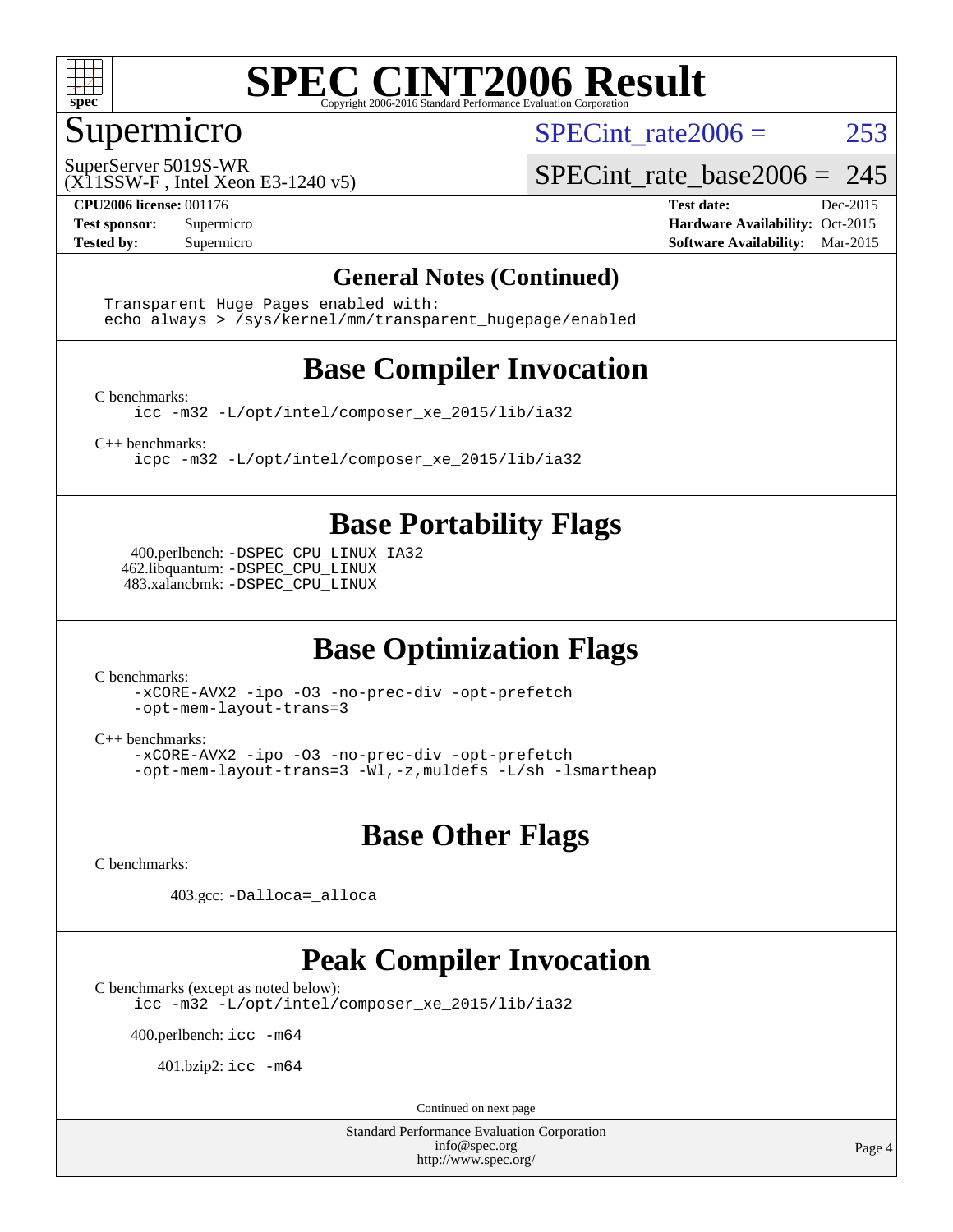

### Supermicro

SPECint rate $2006 = 253$ 

(X11SSW-F , Intel Xeon E3-1240 v5) SuperServer 5019S-WR

SPECint rate base2006 =  $245$ 

**[CPU2006 license:](http://www.spec.org/auto/cpu2006/Docs/result-fields.html#CPU2006license)** 001176 **[Test date:](http://www.spec.org/auto/cpu2006/Docs/result-fields.html#Testdate)** Dec-2015 **[Test sponsor:](http://www.spec.org/auto/cpu2006/Docs/result-fields.html#Testsponsor)** Supermicro **[Hardware Availability:](http://www.spec.org/auto/cpu2006/Docs/result-fields.html#HardwareAvailability)** Oct-2015 **[Tested by:](http://www.spec.org/auto/cpu2006/Docs/result-fields.html#Testedby)** Supermicro **Supermicro [Software Availability:](http://www.spec.org/auto/cpu2006/Docs/result-fields.html#SoftwareAvailability)** Mar-2015

## **[Peak Compiler Invocation \(Continued\)](http://www.spec.org/auto/cpu2006/Docs/result-fields.html#PeakCompilerInvocation)**

456.hmmer: [icc -m64](http://www.spec.org/cpu2006/results/res2016q1/cpu2006-20151223-38519.flags.html#user_peakCCLD456_hmmer_intel_icc_64bit_bda6cc9af1fdbb0edc3795bac97ada53)

458.sjeng: [icc -m64](http://www.spec.org/cpu2006/results/res2016q1/cpu2006-20151223-38519.flags.html#user_peakCCLD458_sjeng_intel_icc_64bit_bda6cc9af1fdbb0edc3795bac97ada53)

[C++ benchmarks:](http://www.spec.org/auto/cpu2006/Docs/result-fields.html#CXXbenchmarks)

[icpc -m32 -L/opt/intel/composer\\_xe\\_2015/lib/ia32](http://www.spec.org/cpu2006/results/res2016q1/cpu2006-20151223-38519.flags.html#user_CXXpeak_intel_icpc_c2c99686a1a582c3e0de0b4806b02cea)

#### **[Peak Portability Flags](http://www.spec.org/auto/cpu2006/Docs/result-fields.html#PeakPortabilityFlags)**

 400.perlbench: [-DSPEC\\_CPU\\_LP64](http://www.spec.org/cpu2006/results/res2016q1/cpu2006-20151223-38519.flags.html#b400.perlbench_peakCPORTABILITY_DSPEC_CPU_LP64) [-DSPEC\\_CPU\\_LINUX\\_X64](http://www.spec.org/cpu2006/results/res2016q1/cpu2006-20151223-38519.flags.html#b400.perlbench_peakCPORTABILITY_DSPEC_CPU_LINUX_X64) 401.bzip2: [-DSPEC\\_CPU\\_LP64](http://www.spec.org/cpu2006/results/res2016q1/cpu2006-20151223-38519.flags.html#suite_peakCPORTABILITY401_bzip2_DSPEC_CPU_LP64) 456.hmmer: [-DSPEC\\_CPU\\_LP64](http://www.spec.org/cpu2006/results/res2016q1/cpu2006-20151223-38519.flags.html#suite_peakCPORTABILITY456_hmmer_DSPEC_CPU_LP64) 458.sjeng: [-DSPEC\\_CPU\\_LP64](http://www.spec.org/cpu2006/results/res2016q1/cpu2006-20151223-38519.flags.html#suite_peakCPORTABILITY458_sjeng_DSPEC_CPU_LP64) 462.libquantum: [-DSPEC\\_CPU\\_LINUX](http://www.spec.org/cpu2006/results/res2016q1/cpu2006-20151223-38519.flags.html#b462.libquantum_peakCPORTABILITY_DSPEC_CPU_LINUX) 483.xalancbmk: [-DSPEC\\_CPU\\_LINUX](http://www.spec.org/cpu2006/results/res2016q1/cpu2006-20151223-38519.flags.html#b483.xalancbmk_peakCXXPORTABILITY_DSPEC_CPU_LINUX)

### **[Peak Optimization Flags](http://www.spec.org/auto/cpu2006/Docs/result-fields.html#PeakOptimizationFlags)**

[C benchmarks](http://www.spec.org/auto/cpu2006/Docs/result-fields.html#Cbenchmarks):

Standard Performance Evaluation Corporation [info@spec.org](mailto:info@spec.org) 400.perlbench: [-xCORE-AVX2](http://www.spec.org/cpu2006/results/res2016q1/cpu2006-20151223-38519.flags.html#user_peakPASS2_CFLAGSPASS2_LDCFLAGS400_perlbench_f-xAVX2_5f5fc0cbe2c9f62c816d3e45806c70d7)(pass 2) [-prof-gen](http://www.spec.org/cpu2006/results/res2016q1/cpu2006-20151223-38519.flags.html#user_peakPASS1_CFLAGSPASS1_LDCFLAGS400_perlbench_prof_gen_e43856698f6ca7b7e442dfd80e94a8fc)(pass 1) [-ipo](http://www.spec.org/cpu2006/results/res2016q1/cpu2006-20151223-38519.flags.html#user_peakPASS2_CFLAGSPASS2_LDCFLAGS400_perlbench_f-ipo)(pass 2) [-O3](http://www.spec.org/cpu2006/results/res2016q1/cpu2006-20151223-38519.flags.html#user_peakPASS2_CFLAGSPASS2_LDCFLAGS400_perlbench_f-O3)(pass 2) [-no-prec-div](http://www.spec.org/cpu2006/results/res2016q1/cpu2006-20151223-38519.flags.html#user_peakPASS2_CFLAGSPASS2_LDCFLAGS400_perlbench_f-no-prec-div)(pass 2) [-prof-use](http://www.spec.org/cpu2006/results/res2016q1/cpu2006-20151223-38519.flags.html#user_peakPASS2_CFLAGSPASS2_LDCFLAGS400_perlbench_prof_use_bccf7792157ff70d64e32fe3e1250b55)(pass 2) [-auto-ilp32](http://www.spec.org/cpu2006/results/res2016q1/cpu2006-20151223-38519.flags.html#user_peakCOPTIMIZE400_perlbench_f-auto-ilp32) 401.bzip2: [-xCORE-AVX2](http://www.spec.org/cpu2006/results/res2016q1/cpu2006-20151223-38519.flags.html#user_peakPASS2_CFLAGSPASS2_LDCFLAGS401_bzip2_f-xAVX2_5f5fc0cbe2c9f62c816d3e45806c70d7)(pass 2) [-prof-gen](http://www.spec.org/cpu2006/results/res2016q1/cpu2006-20151223-38519.flags.html#user_peakPASS1_CFLAGSPASS1_LDCFLAGS401_bzip2_prof_gen_e43856698f6ca7b7e442dfd80e94a8fc)(pass 1) [-ipo](http://www.spec.org/cpu2006/results/res2016q1/cpu2006-20151223-38519.flags.html#user_peakPASS2_CFLAGSPASS2_LDCFLAGS401_bzip2_f-ipo)(pass 2) [-O3](http://www.spec.org/cpu2006/results/res2016q1/cpu2006-20151223-38519.flags.html#user_peakPASS2_CFLAGSPASS2_LDCFLAGS401_bzip2_f-O3)(pass 2) [-no-prec-div](http://www.spec.org/cpu2006/results/res2016q1/cpu2006-20151223-38519.flags.html#user_peakPASS2_CFLAGSPASS2_LDCFLAGS401_bzip2_f-no-prec-div)(pass 2) [-prof-use](http://www.spec.org/cpu2006/results/res2016q1/cpu2006-20151223-38519.flags.html#user_peakPASS2_CFLAGSPASS2_LDCFLAGS401_bzip2_prof_use_bccf7792157ff70d64e32fe3e1250b55)(pass 2) [-opt-prefetch](http://www.spec.org/cpu2006/results/res2016q1/cpu2006-20151223-38519.flags.html#user_peakCOPTIMIZE401_bzip2_f-opt-prefetch) [-auto-ilp32](http://www.spec.org/cpu2006/results/res2016q1/cpu2006-20151223-38519.flags.html#user_peakCOPTIMIZE401_bzip2_f-auto-ilp32) [-ansi-alias](http://www.spec.org/cpu2006/results/res2016q1/cpu2006-20151223-38519.flags.html#user_peakCOPTIMIZE401_bzip2_f-ansi-alias) 403.gcc: [-xCORE-AVX2](http://www.spec.org/cpu2006/results/res2016q1/cpu2006-20151223-38519.flags.html#user_peakCOPTIMIZE403_gcc_f-xAVX2_5f5fc0cbe2c9f62c816d3e45806c70d7) [-ipo](http://www.spec.org/cpu2006/results/res2016q1/cpu2006-20151223-38519.flags.html#user_peakCOPTIMIZE403_gcc_f-ipo) [-O3](http://www.spec.org/cpu2006/results/res2016q1/cpu2006-20151223-38519.flags.html#user_peakCOPTIMIZE403_gcc_f-O3) [-no-prec-div](http://www.spec.org/cpu2006/results/res2016q1/cpu2006-20151223-38519.flags.html#user_peakCOPTIMIZE403_gcc_f-no-prec-div)  $429$ .mcf: basepeak = yes 445.gobmk: [-xCORE-AVX2](http://www.spec.org/cpu2006/results/res2016q1/cpu2006-20151223-38519.flags.html#user_peakPASS2_CFLAGSPASS2_LDCFLAGS445_gobmk_f-xAVX2_5f5fc0cbe2c9f62c816d3e45806c70d7)(pass 2) [-prof-gen](http://www.spec.org/cpu2006/results/res2016q1/cpu2006-20151223-38519.flags.html#user_peakPASS1_CFLAGSPASS1_LDCFLAGS445_gobmk_prof_gen_e43856698f6ca7b7e442dfd80e94a8fc)(pass 1) [-prof-use](http://www.spec.org/cpu2006/results/res2016q1/cpu2006-20151223-38519.flags.html#user_peakPASS2_CFLAGSPASS2_LDCFLAGS445_gobmk_prof_use_bccf7792157ff70d64e32fe3e1250b55)(pass 2) [-ansi-alias](http://www.spec.org/cpu2006/results/res2016q1/cpu2006-20151223-38519.flags.html#user_peakCOPTIMIZE445_gobmk_f-ansi-alias) [-opt-mem-layout-trans=3](http://www.spec.org/cpu2006/results/res2016q1/cpu2006-20151223-38519.flags.html#user_peakCOPTIMIZE445_gobmk_f-opt-mem-layout-trans_a7b82ad4bd7abf52556d4961a2ae94d5) 456.hmmer: [-xCORE-AVX2](http://www.spec.org/cpu2006/results/res2016q1/cpu2006-20151223-38519.flags.html#user_peakCOPTIMIZE456_hmmer_f-xAVX2_5f5fc0cbe2c9f62c816d3e45806c70d7) [-ipo](http://www.spec.org/cpu2006/results/res2016q1/cpu2006-20151223-38519.flags.html#user_peakCOPTIMIZE456_hmmer_f-ipo) [-O3](http://www.spec.org/cpu2006/results/res2016q1/cpu2006-20151223-38519.flags.html#user_peakCOPTIMIZE456_hmmer_f-O3) [-no-prec-div](http://www.spec.org/cpu2006/results/res2016q1/cpu2006-20151223-38519.flags.html#user_peakCOPTIMIZE456_hmmer_f-no-prec-div) [-unroll2](http://www.spec.org/cpu2006/results/res2016q1/cpu2006-20151223-38519.flags.html#user_peakCOPTIMIZE456_hmmer_f-unroll_784dae83bebfb236979b41d2422d7ec2) [-auto-ilp32](http://www.spec.org/cpu2006/results/res2016q1/cpu2006-20151223-38519.flags.html#user_peakCOPTIMIZE456_hmmer_f-auto-ilp32) 458.sjeng: [-xCORE-AVX2](http://www.spec.org/cpu2006/results/res2016q1/cpu2006-20151223-38519.flags.html#user_peakPASS2_CFLAGSPASS2_LDCFLAGS458_sjeng_f-xAVX2_5f5fc0cbe2c9f62c816d3e45806c70d7)(pass 2) [-prof-gen](http://www.spec.org/cpu2006/results/res2016q1/cpu2006-20151223-38519.flags.html#user_peakPASS1_CFLAGSPASS1_LDCFLAGS458_sjeng_prof_gen_e43856698f6ca7b7e442dfd80e94a8fc)(pass 1) [-ipo](http://www.spec.org/cpu2006/results/res2016q1/cpu2006-20151223-38519.flags.html#user_peakPASS2_CFLAGSPASS2_LDCFLAGS458_sjeng_f-ipo)(pass 2) [-O3](http://www.spec.org/cpu2006/results/res2016q1/cpu2006-20151223-38519.flags.html#user_peakPASS2_CFLAGSPASS2_LDCFLAGS458_sjeng_f-O3)(pass 2) [-no-prec-div](http://www.spec.org/cpu2006/results/res2016q1/cpu2006-20151223-38519.flags.html#user_peakPASS2_CFLAGSPASS2_LDCFLAGS458_sjeng_f-no-prec-div)(pass 2) [-prof-use](http://www.spec.org/cpu2006/results/res2016q1/cpu2006-20151223-38519.flags.html#user_peakPASS2_CFLAGSPASS2_LDCFLAGS458_sjeng_prof_use_bccf7792157ff70d64e32fe3e1250b55)(pass 2) [-unroll4](http://www.spec.org/cpu2006/results/res2016q1/cpu2006-20151223-38519.flags.html#user_peakCOPTIMIZE458_sjeng_f-unroll_4e5e4ed65b7fd20bdcd365bec371b81f) [-auto-ilp32](http://www.spec.org/cpu2006/results/res2016q1/cpu2006-20151223-38519.flags.html#user_peakCOPTIMIZE458_sjeng_f-auto-ilp32)  $462$ .libquantum: basepeak = yes 464.h264ref: [-xCORE-AVX2](http://www.spec.org/cpu2006/results/res2016q1/cpu2006-20151223-38519.flags.html#user_peakPASS2_CFLAGSPASS2_LDCFLAGS464_h264ref_f-xAVX2_5f5fc0cbe2c9f62c816d3e45806c70d7)(pass 2) [-prof-gen](http://www.spec.org/cpu2006/results/res2016q1/cpu2006-20151223-38519.flags.html#user_peakPASS1_CFLAGSPASS1_LDCFLAGS464_h264ref_prof_gen_e43856698f6ca7b7e442dfd80e94a8fc)(pass 1) [-ipo](http://www.spec.org/cpu2006/results/res2016q1/cpu2006-20151223-38519.flags.html#user_peakPASS2_CFLAGSPASS2_LDCFLAGS464_h264ref_f-ipo)(pass 2) [-O3](http://www.spec.org/cpu2006/results/res2016q1/cpu2006-20151223-38519.flags.html#user_peakPASS2_CFLAGSPASS2_LDCFLAGS464_h264ref_f-O3)(pass 2) [-no-prec-div](http://www.spec.org/cpu2006/results/res2016q1/cpu2006-20151223-38519.flags.html#user_peakPASS2_CFLAGSPASS2_LDCFLAGS464_h264ref_f-no-prec-div)(pass 2) [-prof-use](http://www.spec.org/cpu2006/results/res2016q1/cpu2006-20151223-38519.flags.html#user_peakPASS2_CFLAGSPASS2_LDCFLAGS464_h264ref_prof_use_bccf7792157ff70d64e32fe3e1250b55)(pass 2) [-unroll2](http://www.spec.org/cpu2006/results/res2016q1/cpu2006-20151223-38519.flags.html#user_peakCOPTIMIZE464_h264ref_f-unroll_784dae83bebfb236979b41d2422d7ec2) [-ansi-alias](http://www.spec.org/cpu2006/results/res2016q1/cpu2006-20151223-38519.flags.html#user_peakCOPTIMIZE464_h264ref_f-ansi-alias) Continued on next page

<http://www.spec.org/>